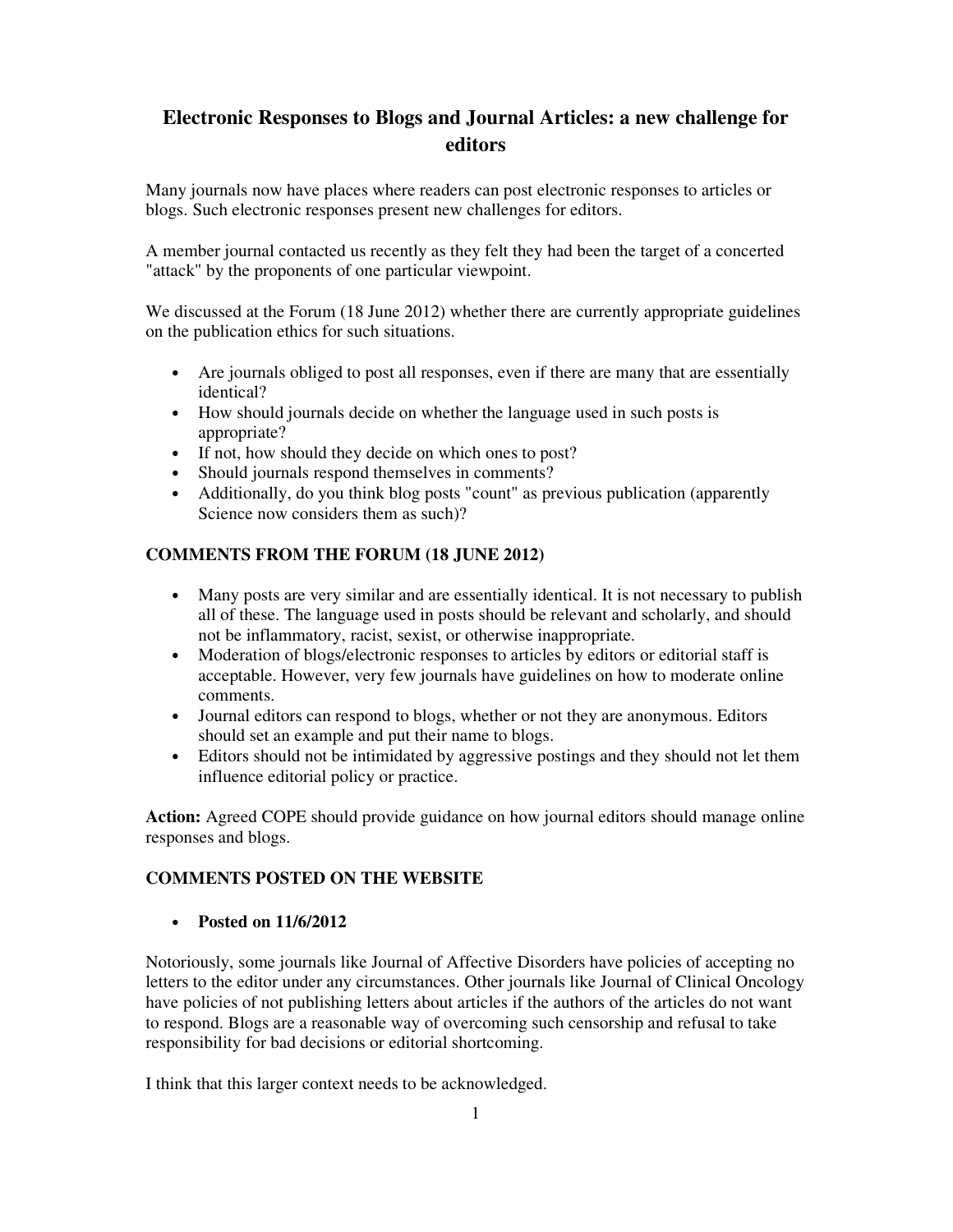### • **Posted on 12/6/2012**

I would suggest a similar stance as letter to an editor ie must be received within a certain time frame, must not be libellous, must be written in comprehensible English, journals could respond and yes this could be considered to be previous publication. Margaret Rees

### • **Posted on 12/6/2012**

There is discussion on the Internet about a "code of conduct" or a "code of ethics" for blogs and bloggers. A lot of the emphasis is on transparency, no matter what the format of the blog is. Below is a link to a draft of a code of ethics that includes both a "civility enforced" approach and an "anything goes" approach. It seems to me that publishers have to develop their own codes, post them, then follow them. To me, this is a whole new job for someone in the journal office. If COPE is going to offer guidance about this topic, then I would be more in favor of the "civility" approach, which means that the journals must take responsibility for what is on their blogs. The link below has some good general guidelines about how to do this. Charon Pierson

http://radar.oreilly.com/archives/2007/04/draft-bloggers-1.html

### • **Posted on 12/6/2012**

I am in favor of COPE developing some ethical guidelines for Blogs in journals. I have seen some entries that pushed the limits of publication ethics and suspect that other editors would welcome established guidelines.

### • **Posted on 12/6/2012**

Online letters, e-letters, rapid responses, comments... call them what you will. They are a great opportunity for readers to interact with journals, but they do have the potential to be hijacked by lobby groups (or worse) and as such I think the journal has a responsibility to strictly moderate what is posted, or risk adverse consequences for researchers who are singled out for criticism in this way. I think such moderation is entirely reasonable so long as the journal clearly sets out the conditions on which is it prepared to post responses; this can include editorial discretion about appropriate language.

The BMJ's conditions are set out here: http://www.bmj.com/about-bmj/resourcesreaders/responding-articles and are a great model I think.

And finally, yes - I do think they should count as previous publications. Zoe Mullan

## • **Posted on 13/6/2012**

There are many good points above. I think COPE does have a role to play here in developing some guidelines. Not sure 'blog' is the right term to use as it is usually used to describe something which is more personal and anecdotal. In the context of journal publishing, I think many above have suggested that in effect what we're talking about are 'letters to the editor' or perhaps the online version that the Guardian developed through 'Comment is Free' under their guidelines 'community standards and participation guidelines' see:

http://www.guardian.co.uk/community-standards Perhaps this is a type of model that would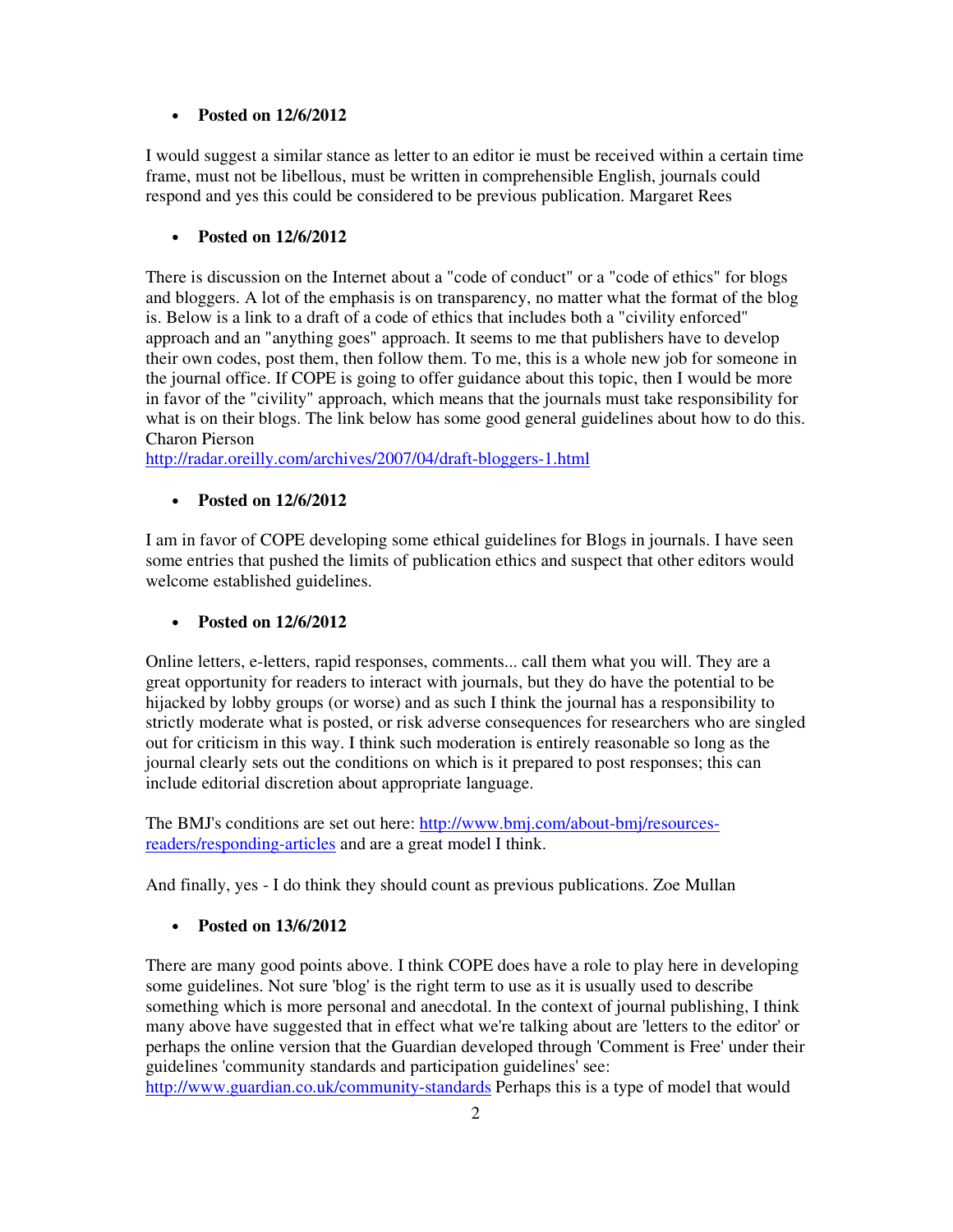work best in H/SS? We might have to have slightly different guidelines for varying disciplines (I don't think it's possible, but welcome being proven wrong, to develop a 'one size fits all' for this purpose).

I'm not quite sure the notion of 'previous publication' will work generically across all types of journals. This, I'm sure, makes perfect sense for bio-medical and science journals, but perhaps not so much so with H/SS? If by 'previous publication' you're meaning that whatever someone contributes to a 'blog' or 'letters' page constitutes a publication and therefore it is material which then cannot be used in the exact form in ensuing publications? Sorry, this is a turn of phrase for which I'm not familiar in this particular context.

Also, I propose any guidelines be developed in conjunction with editors across disciplines, publishers and COPE.

### • **Posted on 13/6/2012**

I agree that COPE develops some guidelines on letters to the editor and the response by authors. Some letters to the editors are detail review of the published article commenting on the technique, methods of analysis and interpretation. The authors may choose not to respond. Editorial discretion is required to address this issue.

#### • **Posted on 15/6/2012**

We are in the process of website changes with the ability for readers to submit comments directly to the website for publication. We are going with the term e-letters. Our planned operation is that all posts will be reviewed prior to be posted and if they add something to a discussion they will be online, unless they are libellous, rude or the like. If they are incoherent or advertising they would not be put online. We are not planning on counting these as prior publications as it will be the way what appears on our letters page is selected.

As for blogs as prior publication - we have just had a live issue of whether a case discussed on a closed group blog was considered as prior publication. After some hunting around in and out of medical publishing we have decided that at this stage we have decided cannot have a single black / white answer and will need to decide case by case. Issues will be author must be able to assign copyright, who the owner of the blog site is (eg. personal blog v commercial venture with advertising), potential reach of blog (eg. some closed local professional blogs / discussion sites), and what this adds to what is on blog. We are planning on seeing how that works and then reviewing.

It would be good if COPE developed some guidelines around both interactions with journal websites and also blogs as prior publications.

### • **Posted on 15/6/2012**

As an input to this really important discussion I would like to share with you a commentary I wrote in the Norwegian newspaper Aftenposten recently called Power without accountability. It's based on my experiences bout as blogger myself and responsible for establishing the blog of The Norwegian Medical Journal.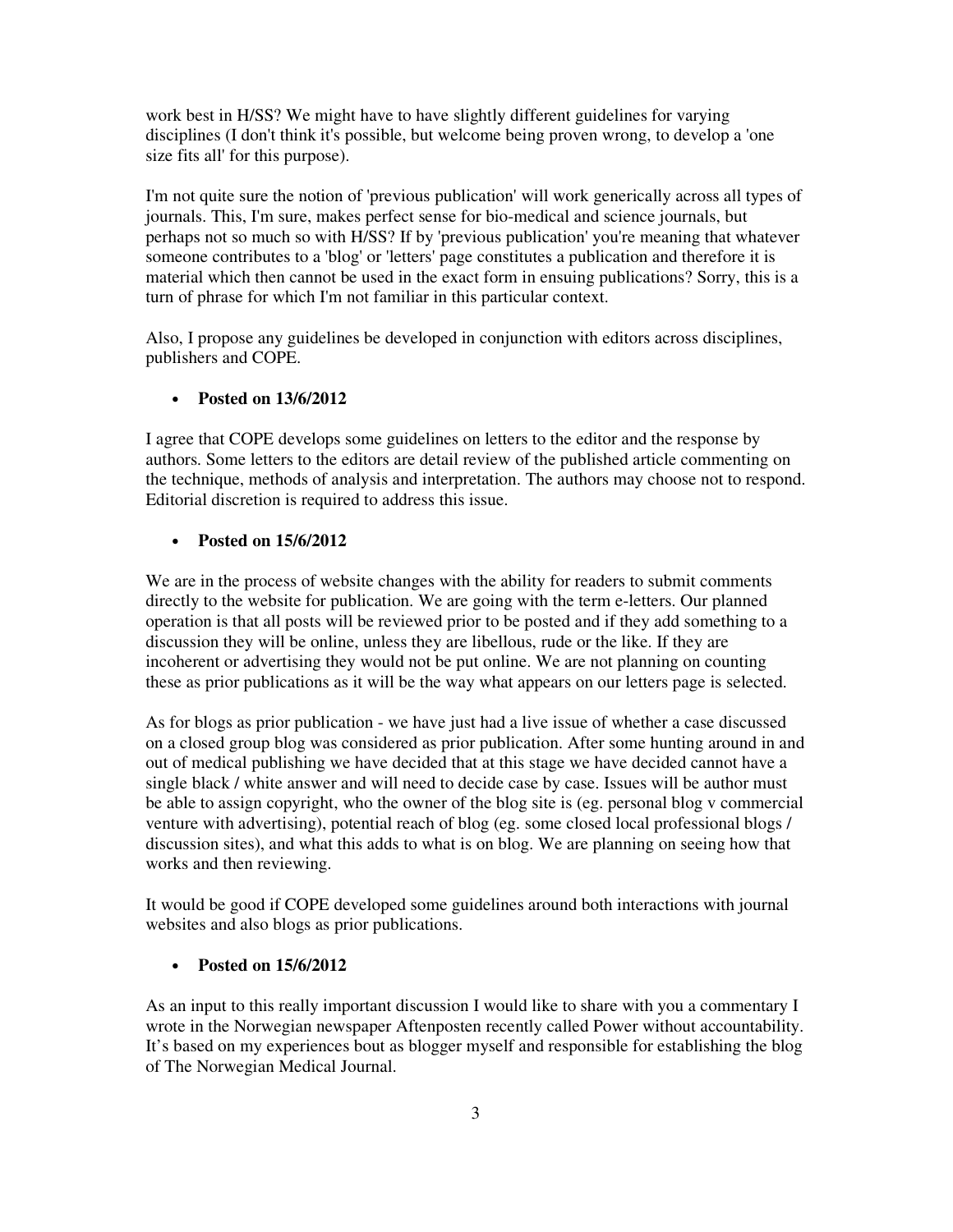The blog has now become such an established medium that the time has come to discuss a common framework for publication ethics. The discussion to be held by COPE on ethical guidelines for blogs under the auspices of journals is important, but the greatest challenges in terms of the ethics of blogging probably lies in blogs where the publisher is an individual.

The roots of the blog go back to 1997, although it became a more universal phenomenon only from the mid-2000s onwards. There is a wide range of blogs. In general, they can be subdivided into enterprise blogs, personal blogs and subject-specific blogs. While the personal blogs take their form from the diary format, the subject-specific blogs more generally reflect genres that we can recognize from the debate, commentary and sometimes the news reporting formats of the traditional mass media.

Advertisers were quick to recognize the potential power and persuasiveness inherent in blogs, and according to a study described in the Norwegian media-industry journal Kampanje they believe that in certain contexts bloggers have more credibility than journalists. In the field of health policy in particular, we can see how Norwegian bloggers exert political influence. In contrast to traditional media, however, the bloggers have no shared professional ethics, nor a separate body where ethical issues can be discussed. How and to what extent matters such as the right to respond and the critical attitude to sources are practised remain at the discretion of each individual blogger and his or her convictions, values or training in the field of publication.

Ethical challenges associated with advertising in personal blogs have been debated on several occasions in Norway. Equally important ethical challenges are associated with, for example, reference to other persons and the use of anonymous statements, but such issues have been given surprisingly scant attention. Let me provide an illustration.

One blogger writes a piece, still often anonymously or under a pseudonym, about a statement or claim put forward by someone else. At best, this is a comment on a public statement by a public person, where the quote is provided with a link to the original source. Or is this possibly a misunderstanding or an interpretation of a public statement? At worst, it is a deliberate misconstruction of a public statement taken out of context, with no link to the original source. We cannot always tell which.

The person referred to can enter a correction in the blog's comments field. This presupposes that she has discovered that someone has blogged about her, and that she is willing to enter a discussion forum where the premises are unknown to her. The blogger may remain anonymous, while the persons referred to must let themselves be identified. When the press allows a source to provide a critical statement about someone else in a news report or a feature article, the journalist is required by the Code of Ethics of the Norwegian Press to provide the object of this criticism with an opportunity to respond in the same article. The Code of Ethics also states that in debates, whoever is vilified should as soon as possible receive an opportunity to respond within a known framework. Anonymous criticism must be justified by its benefits to society, and is acceptable only in exceptional cases. Whoever is being quoted has the right to inspect his or her own quotes. This helps avoid factual errors and misunderstandings, and makes the debate more responsible.

Another example that may illustrate this problem is the blogger who quotes one or more other bloggers referring to their experiences with a supplier of services or medical treatment.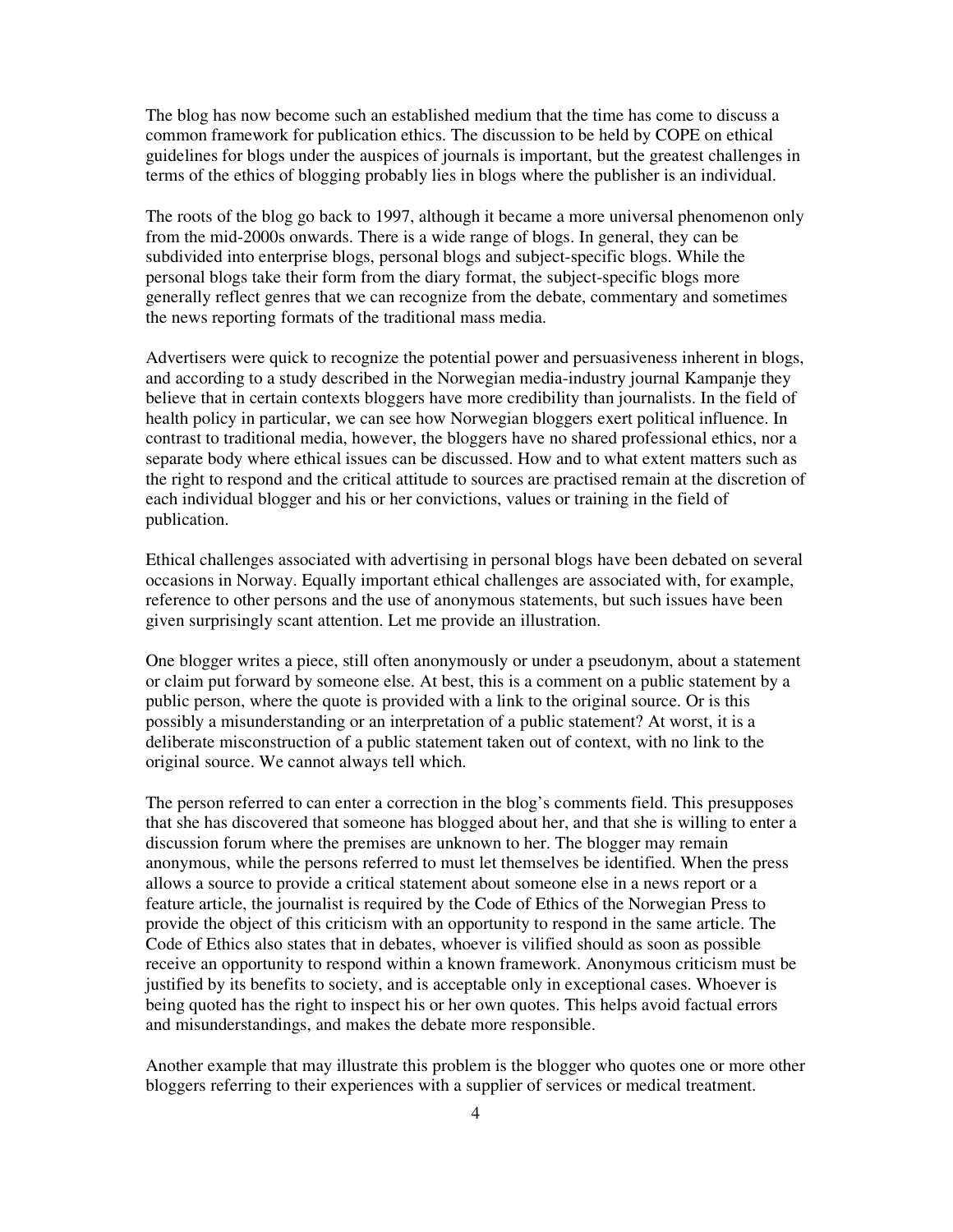Without any checking of the source's credibility, the stories are reported and add up to a conclusion that appears plausible in light of the volume of evidence, although it may be based on false premises. Press ethics require that the credibility of the sources be assessed. What interest does a person have in telling exactly this story, and why does she come forward with it exactly at this time? Anonymous sources must be treated with particular caution. In the field of medical publications the requirement for openness is unconditional. The authors of scientific articles and participants in debates must declare their conflicts of interest. Thus, the readers can form their own opinions about their credibility.

The absence of frameworks for publication ethics may give rise to a situation where the comments field remains filled with people who agree with the blogger. This is because those referred to and other discussants who are uncomfortable with or uncertain of the blogger's rules of the game abstain from writing. I have seen examples of how these have been subsequently ridiculed on Twitter for their unwillingness to join the discussion. In combination with a blog culture where it is considered good form to applaud co-bloggers through comments, "likes" and marketing in other social media, the result is an echo chamber where the blogger's opinions and viewpoints are being reconfirmed ad nauseam.

In 2010, the Norwegian blogger and entrepreneur Thomas Moen proposed to establish a code of ethics for bloggers in Norway. Part of the background was the need to reveal whether bloggers are paid to provide favourable reviews of products. Moen faced fierce criticism; he was accused of having commercial interests at the root of his proposal, of having failed to grasp the essence of blogging, and of wanting to restrict the bloggers' freedom of expression. Part of the reason for this proposal's chilly reception may have been that it failed to take account of the wide range of existing blogs. Similar initiatives in other countries may have given rise to a more constructive debate, but no concrete results as far as I can see.

I hope that the bloggers are now ready to discuss issues of publication ethics in a less prejudiced manner than previously. It is a challenge for personal blogs that to date we have no single common framework or organizational unit towards which all bloggers feel obligated, and which can legitimize shared ethical rules nationally or internationally. The first result that such a discussion should produce ought to be a better awareness of personal responsibility as a publisher. There are a large number of bloggers with long experience in the field of publication who could serve as examples to less experienced publicists. In this context, I believe that the discussions, and gradually also the conclusions, of COPE may provide important contributions to the blogosphere in general This presupposes that blogs under the auspices of more traditional publishers are also being recognized as blogs, and that no attempts are made to monopolize the concept of a blog and restrict it to apply only to personal blogs. By guaranteeing the readers as well as the persons referred to a minimum of predictability and responsibility I believe that bloggers will help preserve, rather than undermine, the blog format. Stine Camilla Bjerkestrand

#### • **Posted on 17/6/2012**

Some journal managing softwares, even the Open Journal System (OJS), have a tool to allow comments from readers, but these might not count as previous publications, if I understood correctly. But the editor can moderate or even edit the comments according to internal policies before the online "publication". I believe that along with the discussion of transparency of reader's comments to any published work in a journal, it would be necessary